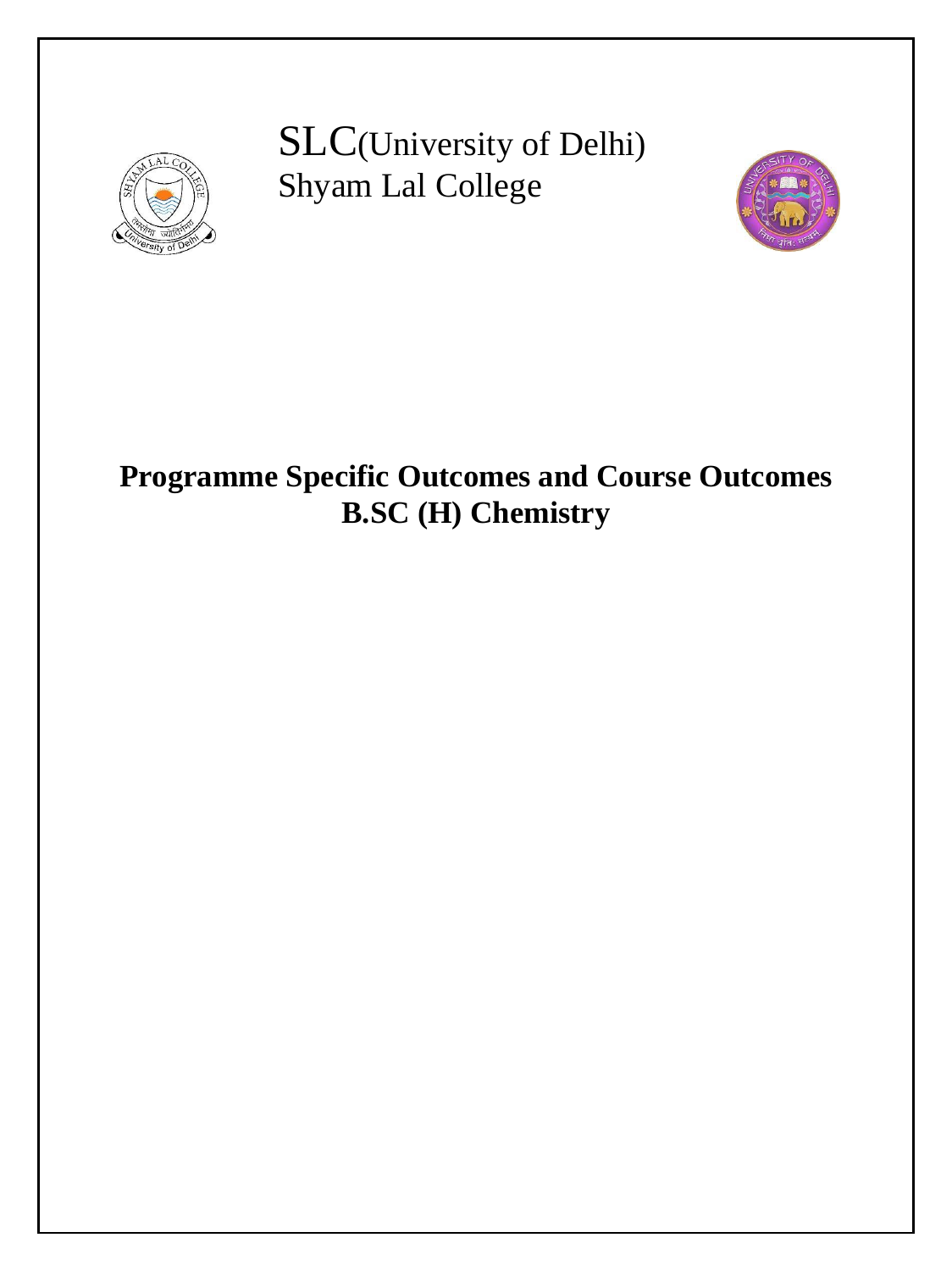#### Shyam Lal College(University of Delhi)

#### Department of Chemistry

#### **Programme Outcomes and Course Outcomes**

#### **Programme Outcomes**

| Programme        | <b>Programme Outcomes</b>                                                     |  |  |
|------------------|-------------------------------------------------------------------------------|--|--|
| B.Sc.(H)         | <b>PO-1:</b> The students acquire in-depth knowledge of the various           |  |  |
|                  | concepts and theoretical principles and are aware of their                    |  |  |
| <b>Chemistry</b> | manifestations.                                                               |  |  |
|                  | <b>PO-2:</b> The students are expected to be thoroughly conversant with       |  |  |
|                  | all basic analytical, qualitative and quantitative laboratory                 |  |  |
|                  | techniques and demonstrate meticulousness in operation.                       |  |  |
|                  | <b>PO-3:</b> Students are aware of the importance of working with safety      |  |  |
|                  | and consciousness in laboratory and actively seeks information                |  |  |
|                  | about health and environmental safety of chemicals that are used in           |  |  |
|                  | the laboratories and follows protocols for their safe disposal.               |  |  |
|                  | PO-4: Students assimilate technical information about chemistry               |  |  |
|                  | from various sources and convey it to intended audience, both orally          |  |  |
|                  | and in writing in an intelligible manner.                                     |  |  |
|                  | <b>PO-5:</b> Critical thinking as an attribute enables a student to analyze a |  |  |
|                  | problem, assess it, reconstruct it and solve it.                              |  |  |
|                  | <b>PO-6:</b> An integral part of chemistry curriculum is problem solving.     |  |  |
|                  | The student will be equipped to solve problems of numerical,                  |  |  |
|                  | synthetic and analytical nature that are best approached with critical        |  |  |
|                  | thinking.                                                                     |  |  |
|                  | <b>PO-7:</b> The student will be able to draw logical conclusions based on    |  |  |
|                  | a group of observations, facts and rules.                                     |  |  |
|                  | <b>PO-8:</b> The student is inquisitive about processes and phenomena         |  |  |
|                  | happening during experiments in laboratories and seeks answers                |  |  |
|                  | through the research path.                                                    |  |  |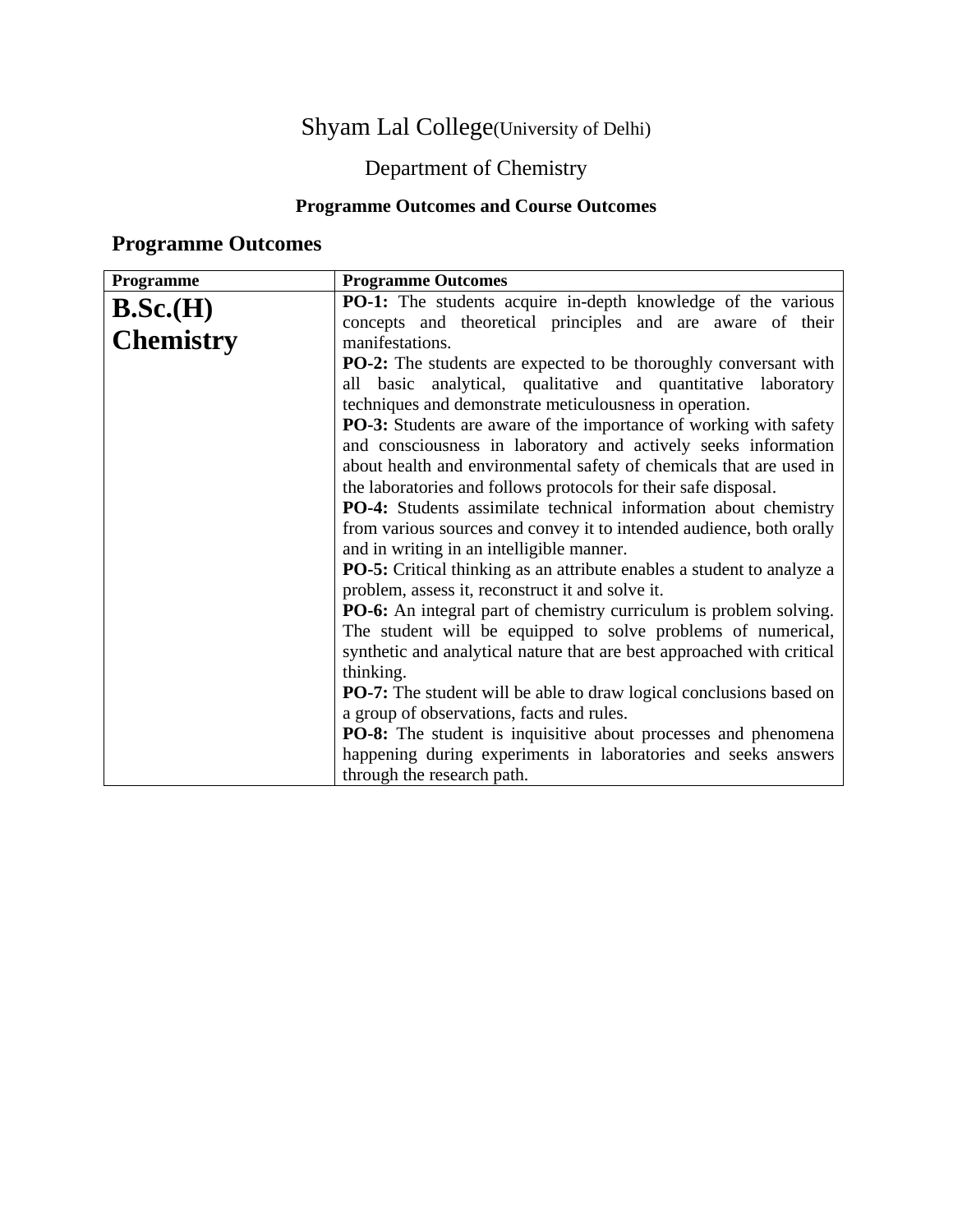#### **Course Outcomes**

| <b>Course Name</b>                                       | <b>Course Outcomes</b>                                                                                                                                                                                                                                                                                                                                                                                                                                                                                                                                                                                                                                                                                                                                                                                                                                                                                                                                                                                                                                                                                                                                                                                       | Methodology to Achieve the<br><b>Specific Outcomes</b>                                                                                                                                                                                                                                                                                                                                                                                                                                                                                                                                                                                                                                                                                                                          |
|----------------------------------------------------------|--------------------------------------------------------------------------------------------------------------------------------------------------------------------------------------------------------------------------------------------------------------------------------------------------------------------------------------------------------------------------------------------------------------------------------------------------------------------------------------------------------------------------------------------------------------------------------------------------------------------------------------------------------------------------------------------------------------------------------------------------------------------------------------------------------------------------------------------------------------------------------------------------------------------------------------------------------------------------------------------------------------------------------------------------------------------------------------------------------------------------------------------------------------------------------------------------------------|---------------------------------------------------------------------------------------------------------------------------------------------------------------------------------------------------------------------------------------------------------------------------------------------------------------------------------------------------------------------------------------------------------------------------------------------------------------------------------------------------------------------------------------------------------------------------------------------------------------------------------------------------------------------------------------------------------------------------------------------------------------------------------|
| <b>Atomic Structure &amp; Chemical</b><br><b>Bonding</b> | CO1:Solve<br>the<br>conceptual<br>questions using the knowledge<br>gained by studying the quantum<br>mechanical model of the atom,<br>quantum numbers, electronic<br>configuration,<br>radial<br>and<br>angular distribution<br>curves,<br>shapes of s, p, and d orbitals,<br>and periodicity in atomic radii,<br>ionic radii, ionization energy<br>affinity<br>and<br>electron<br>of<br>elements.<br>CO2:Draw<br>the<br>plausible<br>structures and geometries of<br>molecules using Radius Ratio<br>Rules, VSEPR theory and MO<br>diagrams (homo- & hetero-<br>nuclear diatomic molecules).<br>CO3: Understand the concept<br>of lattice energy using Born-<br>Landé<br>Kapustinskii<br>and<br>expression.<br><b>CO4:</b><br>Rationalize<br>the<br>conductivity<br>$% \left( \left( \mathcal{A},\mathcal{A}\right) \right) =\left( \mathcal{A},\mathcal{A}\right)$ of<br>metals,<br>semiconductors and insulators<br>based on the Band theory.<br>CO5:<br>Understand<br>the<br>importance and application of<br>chemical bonds, inter-molecular<br>intramolecular<br>weak<br>and<br>chemical forces and their effect<br>on melting points, boiling<br>points, solubility and energetics<br>of dissolution. | 1. Use of 3D models to<br>visualize<br>the<br>organic<br>molecules in a three<br>dimensional space.<br>2. Hands on methods in<br>laboratory<br>learn<br>to<br>quantitative<br>techniques<br>so that students can join<br>the industrial labs.<br>3. Video<br>lectures<br>from<br><b>SWAYAM</b> and NPTEL<br>Use of Virtual Labs<br>4.<br>Correlation of concepts<br>5.<br>with demonstration and<br>experiments<br>1n<br>Laboratory<br>Assessment based upon<br>6.<br>continuous<br>evaluation<br>including<br>quizzes,<br>assignments<br>projects,<br>presentations, and class<br>test.<br>7.<br>In Practical, assessment<br>will be done based on<br>continuous<br>evaluation,<br>performance<br>in<br>the<br>experiment on the date of<br>examination<br>and<br>viva<br>voce |
| States of Matter & Ionic<br>Equilibrium                  | <b>CO1:</b><br>Derive<br>mathematical<br>for<br>different<br>expressions<br>properties of gas, liquid and<br>solids and understand<br>their<br>physical significance.                                                                                                                                                                                                                                                                                                                                                                                                                                                                                                                                                                                                                                                                                                                                                                                                                                                                                                                                                                                                                                        | 1. Students will learn the<br>skills<br>handle<br>to<br>the<br>viscometer<br>and<br>stalgmometer<br>and<br>measure<br>viscosity<br>the                                                                                                                                                                                                                                                                                                                                                                                                                                                                                                                                                                                                                                          |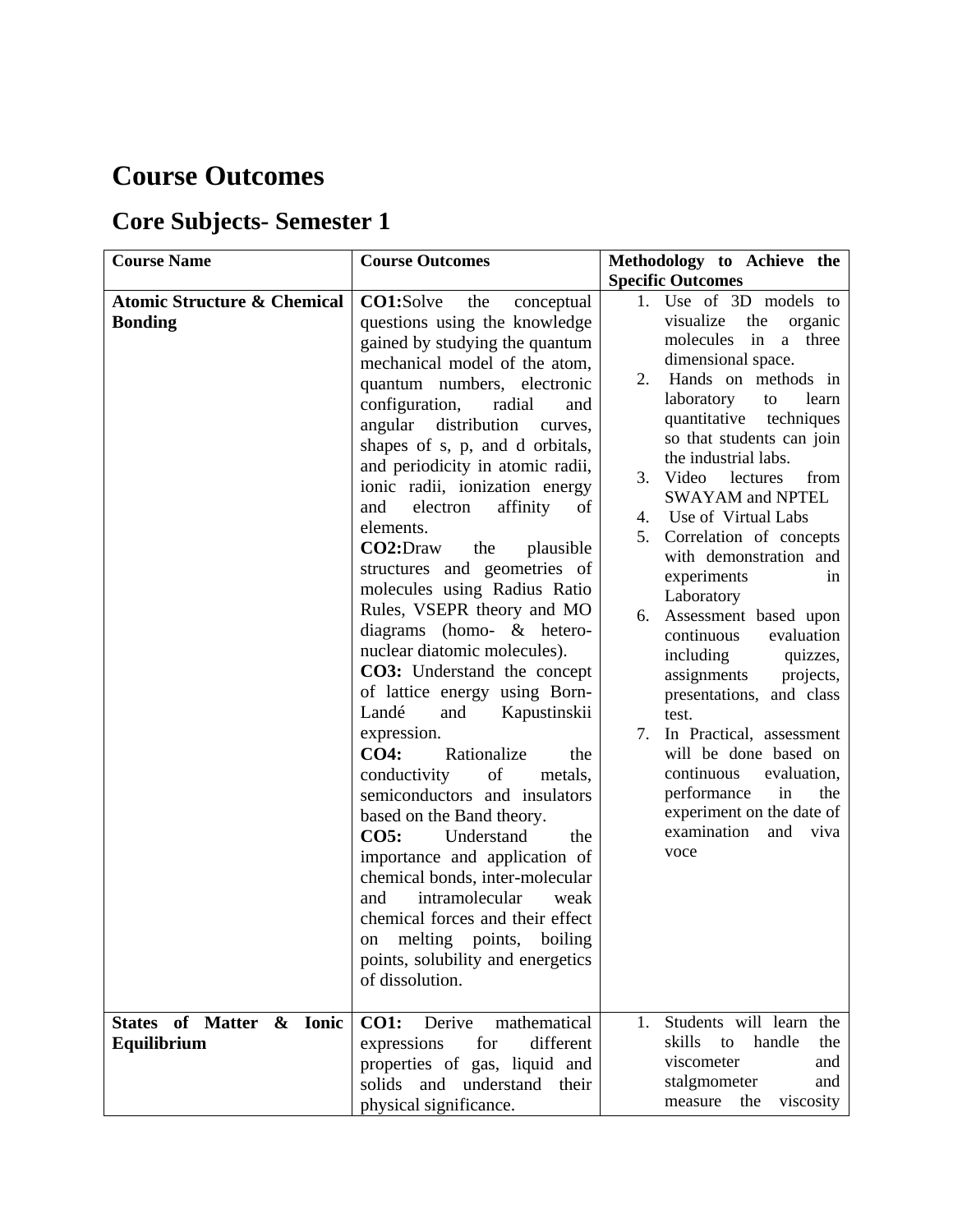| Explain<br>CO2:<br>the<br>crystal<br>structure and calculate related<br>properties of cubic systems.<br>CO3: Explain the concept of<br>ionization of electrolytes with<br>emphasis on weak acid and<br>base and hydrolysis of salt.<br>CO4: Apply the concepts of<br>equations,<br>pH<br>and<br>gas<br>while<br>electrolytes<br>studying<br>other chemistry courses and<br>everyday life. | and surface tension of<br>different liquids.<br>Blended<br>mode<br>2.<br>of<br>teaching<br>with<br>flip<br>classroom<br>approach<br>along with<br>traditional<br>chalk<br>and<br>blackboard<br>method.<br>3.<br>Video<br>lectures<br>from<br><b>SWAYAM and NPTEL</b><br>Use of Virtual Labs<br>4.<br>5.<br>Training<br>handling<br>to<br>basic<br>chemical<br>laboratory<br>instruments<br>and<br>their<br>in<br>use<br>analytical<br>and<br>biochemical<br>determinations<br>Assessment based upon<br>6.<br>evaluation<br>continuous<br>including<br>quizzes,<br>assignments<br>projects,<br>presentations, and class<br>test.<br>In Practical, assessment<br>7.<br>will be done based on<br>continuous<br>evaluation,<br>performance<br>in<br>the<br>experiment on the date of<br>examination<br>and<br>viva<br>voce. |
|-------------------------------------------------------------------------------------------------------------------------------------------------------------------------------------------------------------------------------------------------------------------------------------------------------------------------------------------------------------------------------------------|-------------------------------------------------------------------------------------------------------------------------------------------------------------------------------------------------------------------------------------------------------------------------------------------------------------------------------------------------------------------------------------------------------------------------------------------------------------------------------------------------------------------------------------------------------------------------------------------------------------------------------------------------------------------------------------------------------------------------------------------------------------------------------------------------------------------------|
|-------------------------------------------------------------------------------------------------------------------------------------------------------------------------------------------------------------------------------------------------------------------------------------------------------------------------------------------------------------------------------------------|-------------------------------------------------------------------------------------------------------------------------------------------------------------------------------------------------------------------------------------------------------------------------------------------------------------------------------------------------------------------------------------------------------------------------------------------------------------------------------------------------------------------------------------------------------------------------------------------------------------------------------------------------------------------------------------------------------------------------------------------------------------------------------------------------------------------------|

| <b>Course Name</b>             | <b>Course Outcomes</b>                                                                                                                                                                                                                                                                                         | Methodology to Achieve the                                                                                                                                                                                                                                                      |
|--------------------------------|----------------------------------------------------------------------------------------------------------------------------------------------------------------------------------------------------------------------------------------------------------------------------------------------------------------|---------------------------------------------------------------------------------------------------------------------------------------------------------------------------------------------------------------------------------------------------------------------------------|
|                                |                                                                                                                                                                                                                                                                                                                | <b>Specific Outcomes</b>                                                                                                                                                                                                                                                        |
| <b>Basics and Hydrocarbons</b> | <b>CO1:</b> Understand and explain<br>different nature<br>the<br>and<br>behavior of organic compounds<br>based on fundamental concepts<br>learnt.<br>$CO2$ :<br>Formulate<br>the<br>mechanism of organic reactions<br>by recalling and correlating the<br>fundamental properties of the<br>reactants involved. | Use of 3D models to<br>visualize the<br>organic<br>molecules in a three<br>dimensional space.<br>The students will learn<br>2.<br>techniques<br>the<br>to<br>synthesize the<br>new<br>chemical molecules in<br>the lab.<br>Video<br>from<br>lectures<br><b>SWAYAM and NPTEL</b> |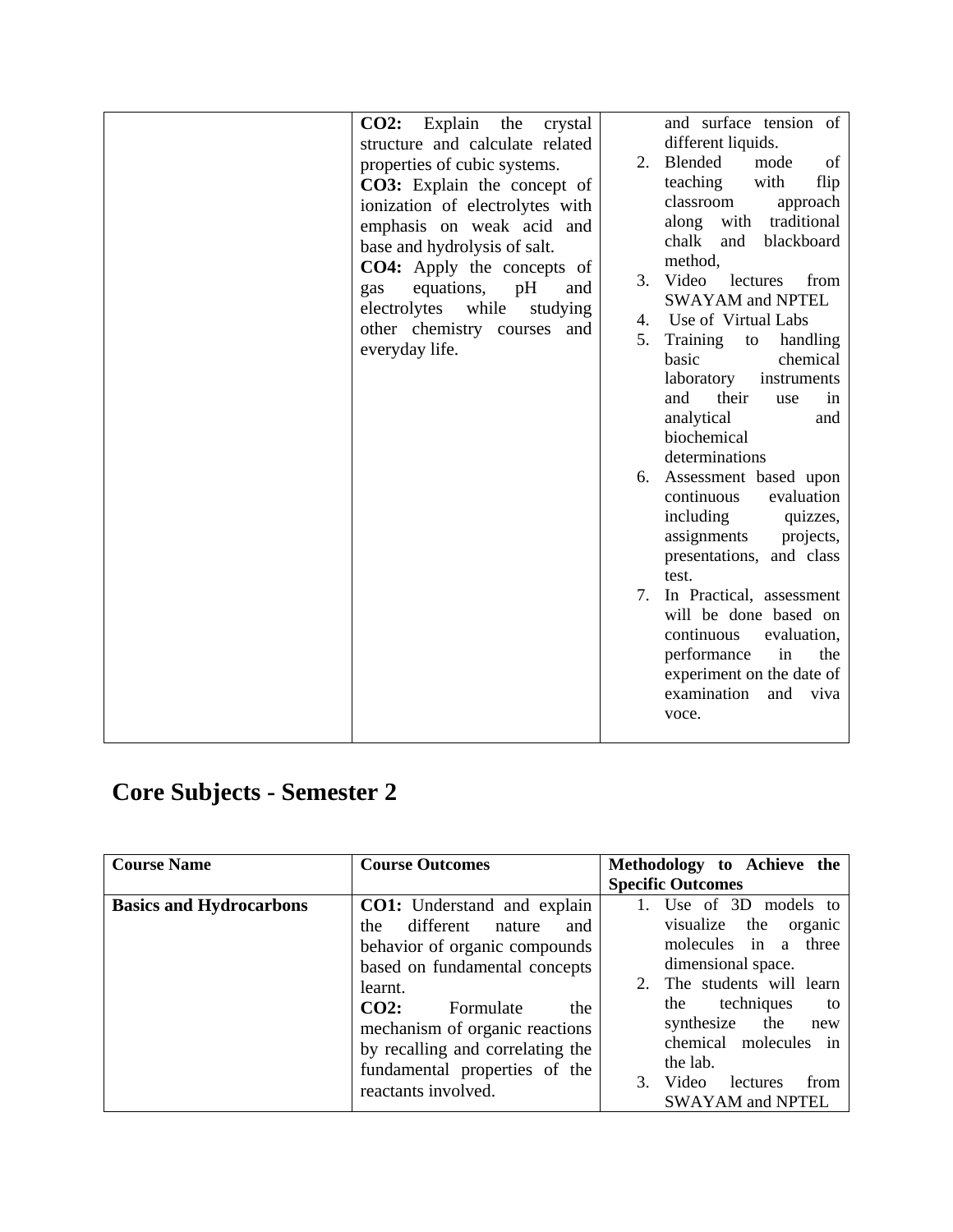|                                                                  | <b>CO3:</b> Learn and identify many<br>organic reaction mechanisms<br>including<br>Radical<br>Free<br>Substitution,<br>Electrophilic<br>Addition<br>Electrophilic<br>and<br>Aromatic Substitution.<br>CO4:<br>Understand<br>the<br>of<br>fundamental<br>concepts<br>stereochemistry.                                                                                                                                                                                                                                                      | 4.<br>6.<br>7.                                  | Use of Virtual Labs<br>5. Correlation of concepts<br>with demonstration and<br>experiments<br>1n<br>Laboratory<br>Demonstration<br>of<br>chromatography<br>techniques in lab.<br>In Practical, assessment<br>will be done based on<br>continuous<br>evaluation,<br>performance<br>in<br>the<br>experiment on the date of<br>examination<br>and<br>viva<br>voce.                                                                                                                                                                                                                                                                                                                                                                                                          |
|------------------------------------------------------------------|-------------------------------------------------------------------------------------------------------------------------------------------------------------------------------------------------------------------------------------------------------------------------------------------------------------------------------------------------------------------------------------------------------------------------------------------------------------------------------------------------------------------------------------------|-------------------------------------------------|--------------------------------------------------------------------------------------------------------------------------------------------------------------------------------------------------------------------------------------------------------------------------------------------------------------------------------------------------------------------------------------------------------------------------------------------------------------------------------------------------------------------------------------------------------------------------------------------------------------------------------------------------------------------------------------------------------------------------------------------------------------------------|
| <b>Chemical</b><br><b>Thermodynamics</b><br>and its Applications | <b>CO1:</b><br>Understand the<br>three<br>of<br>thermodynamics,<br>laws<br>concept of<br>State and<br>Path<br>functions,<br>extensive<br>and<br>intensive properties.<br>CO2: Derive the expressions of<br>$\Delta U$ , $\Delta H$ , $\Delta S$ , $\Delta G$ , $\Delta A$ for ideal<br>different<br>under<br>gases<br>conditions.<br><b>CO3:</b> Explain the concept of<br>partial molar properties.<br><b>CO4:</b><br>Explain<br>the<br>of<br>thermodynamic<br>basis<br>colligative<br>properties<br>and<br>applications in surroundings | $1_{\cdot}$<br>2.<br>3.<br>4.<br>5.<br>6.<br>7. | Use of 3D models to<br>visualize<br>the<br>organic<br>molecules<br>in<br>three<br>a<br>dimensional space.<br>Blended<br>mode<br>of<br>teaching<br>with<br>flip<br>classroom<br>approach<br>traditional<br>along<br>with<br>chalk<br>blackboard<br>and<br>method,<br>Video<br>from<br>lectures<br><b>SWAYAM and NPTEL</b><br>Use of Virtual Labs<br>Correlation of concepts<br>with demonstration and<br>experiments<br>in<br>Laboratory<br>Assessment based upon<br>continuous<br>evaluation<br>including<br>quizzes,<br>assignments<br>projects,<br>presentations, and class<br>test.<br>In Practical, assessment<br>will be done based on<br>continuous<br>evaluation,<br>performance<br>in<br>the<br>experiment on the date of<br>examination<br>and<br>viva<br>voce. |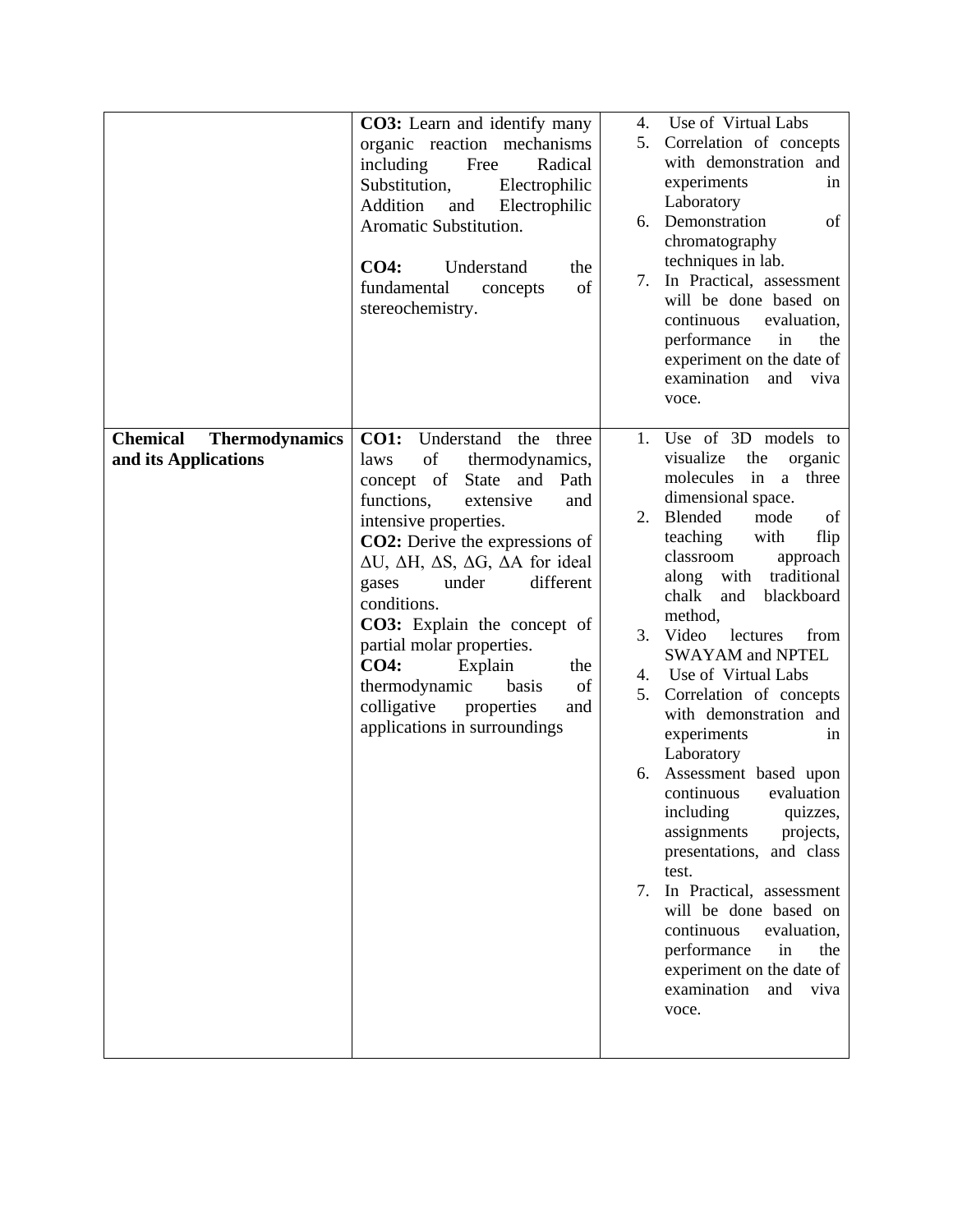| <b>Course Name</b>                        | <b>Course Outcomes</b>                | Methodology to Achieve the                  |
|-------------------------------------------|---------------------------------------|---------------------------------------------|
|                                           |                                       | <b>Specific Outcomes</b>                    |
| s- and p-Block Elements                   | <b>CO1:</b> Learn the fundamental     | 1. Use of 3D models to                      |
|                                           | principles of metallurgy and          | visualize<br>the<br>organic                 |
|                                           | understand the importance of          | molecules in a three                        |
|                                           | recovery of byproducts during         | dimensional space.                          |
|                                           | extraction.                           | Blended<br>mode<br>2.<br>of                 |
|                                           | <b>CO2</b> : Understand the basic and | teaching<br>with<br>flip                    |
|                                           | practical applications in various     | classroom<br>approach                       |
|                                           | fields of metals and<br>alloy         | with traditional<br>along                   |
|                                           | behavior<br>and<br>their              | chalk<br>blackboard<br>and                  |
|                                           | manufacturing processes.              | method,<br>3. Video                         |
|                                           | <b>CO3:</b><br>Apply<br>the           | lectures<br>from<br><b>SWAYAM</b> and NPTEL |
|                                           | thermodynamic concepts<br>like        | 4. Use of Virtual Labs                      |
|                                           | that of Gibbs<br>energy<br>and        | Correlation of concepts<br>5.               |
|                                           | entropy to the principles of          | with demonstration and                      |
|                                           | extraction of metals.                 | experiments<br>in                           |
|                                           | <b>CO4:</b><br>Understand<br>the      | Laboratory                                  |
|                                           | periodicity in atomic and ionic       | Assessment based upon<br>6.                 |
|                                           | electronegativity,<br>radii.          | evaluation<br>continuous                    |
|                                           | ionization<br>energy,<br>electron     | including<br>quizzes,                       |
|                                           | affinity of elements of the           | assignments<br>projects,                    |
|                                           | periodic table.                       | presentations, and class                    |
|                                           | Understand oxidation<br><b>CO5:</b>   | test.                                       |
|                                           | with<br>reference<br>states<br>to     | 7. In Practical, assessment                 |
|                                           | elements in unusual and rare          | will be done based on                       |
|                                           | oxidation states like carbides        | continuous<br>evaluation,                   |
|                                           | and nitrides.                         | performance<br>in<br>the                    |
|                                           | CO6: Understand vital role of         | experiment on the date of                   |
|                                           | sodium, potassium, calcium and        | examination<br>and viva                     |
|                                           | magnesium ions in biological          | voce.                                       |
|                                           | systems and the use of cesium         |                                             |
|                                           | in devising photoelectric cells.      |                                             |
| <b>Hydrocarbons</b><br><b>Halogenated</b> | CO1: Understand preparation,          | Use of 3D models to                         |
| Oxygen Containing<br>and                  | properties and reactions of           | visualize<br>the<br>organic                 |
| <b>Functional Groups</b>                  | haloalkanes, haloarenes and           | molecules in<br>a three                     |
|                                           | oxygen containing functional          | dimensional space.                          |
|                                           | groups.                               | mode<br>2. Blended<br>of                    |
|                                           | CO2:<br>Use<br>the<br>synthetic       | teaching<br>with<br>flip                    |
|                                           | chemistry learnt in this course       | classroom<br>approach                       |
|                                           | do<br>functional<br>to<br>group       | along with traditional                      |
|                                           | transformations.                      | chalk<br>and blackboard                     |
|                                           | CO3: To propose plausible             | method,                                     |
|                                           | mechanisms for any relevant           | 3. Video<br>lectures<br>from                |
|                                           | reaction.                             | <b>SWAYAM</b> and NPTEL                     |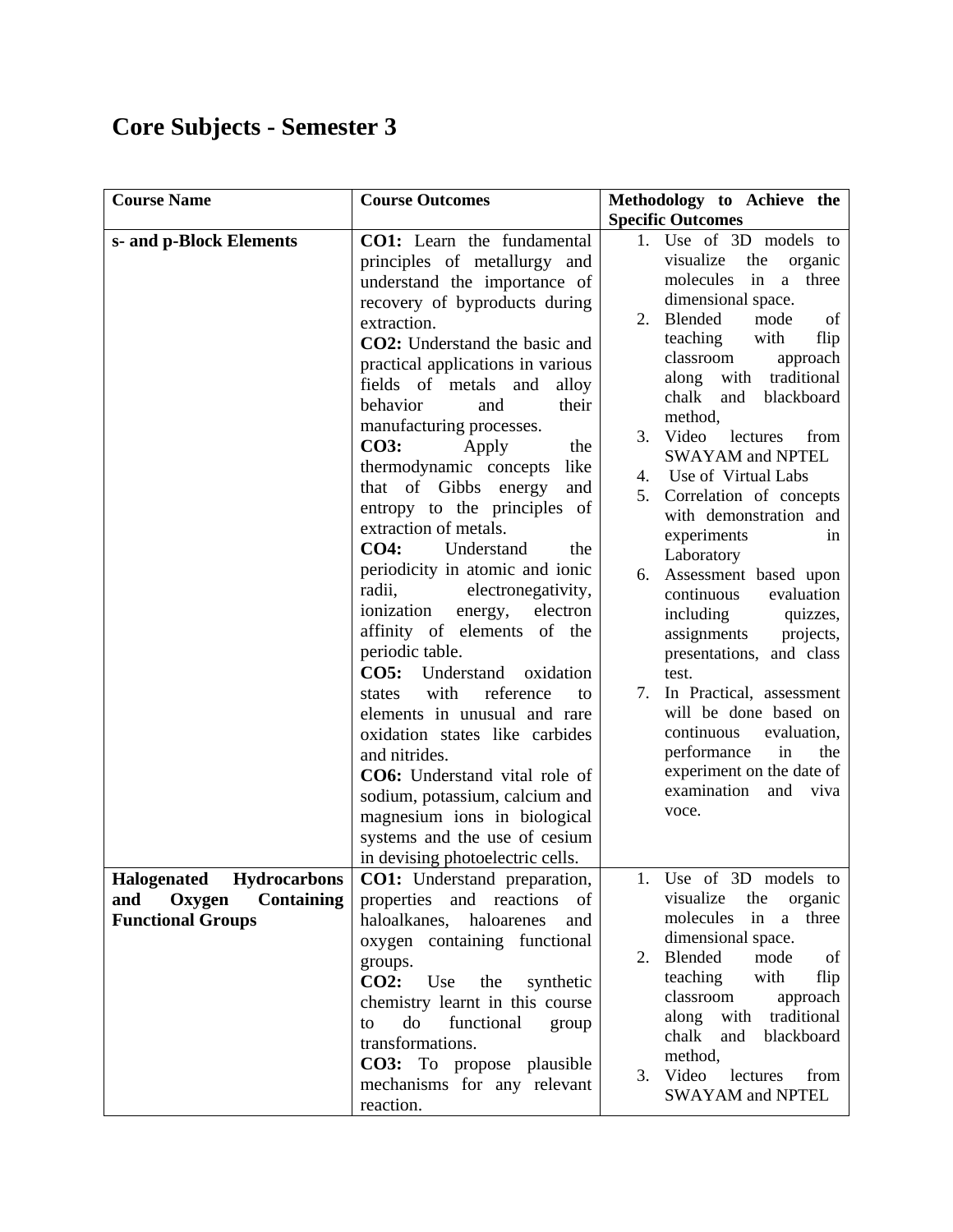|                                                                   |                                                                                                                                                                                              | 4.<br>5.<br>6.<br>7.                               | Use of Virtual Labs<br>Correlation of concepts<br>with demonstration and<br>experiments<br>in<br>Laboratory<br>Assessment based upon<br>continuous<br>evaluation<br>including<br>quizzes,<br>assignments<br>projects,<br>presentations, and class<br>test.<br>In Practical, assessment<br>will be done based on<br>continuous<br>evaluation,<br>performance<br>in<br>the<br>experiment on the date of<br>examination<br>and<br>viva<br>voce.                                                                                                                                                                                       |
|-------------------------------------------------------------------|----------------------------------------------------------------------------------------------------------------------------------------------------------------------------------------------|----------------------------------------------------|------------------------------------------------------------------------------------------------------------------------------------------------------------------------------------------------------------------------------------------------------------------------------------------------------------------------------------------------------------------------------------------------------------------------------------------------------------------------------------------------------------------------------------------------------------------------------------------------------------------------------------|
| Equilibria<br><b>Phase</b><br>and<br><b>Electrochemical Cells</b> | <b>CO1:</b><br>Understand<br>phase<br>CST,<br>equilibrium,<br>criteria,<br>Gibbs-Duhem-Margules<br>equation.<br><b>CO2:</b> Learn the working of<br>electrochemical cells, galvanic<br>cell, | $\mathbf{1}$ .<br>2.<br>3.<br>4.<br>5.<br>6.<br>7. | Demonstration<br>of<br>working<br>οf<br>electrochemical cells in<br>the lab<br>Handling<br>skills<br>for<br>potentiometer.<br>Video<br>lectures<br>from<br><b>SWAYAM</b> and NPTEL<br>Use of Virtual Labs<br>Correlation of concepts<br>with demonstration and<br>experiments<br>in<br>Laboratory<br>Assessment based upon<br>evaluation<br>continuous<br>including<br>quizzes,<br>assignments<br>projects,<br>presentations, and class<br>test.<br>In Practical, assessment<br>will be done based on<br>continuous<br>evaluation,<br>performance<br>in<br>the<br>experiment on the date of<br>examination<br>and<br>viva<br>voce. |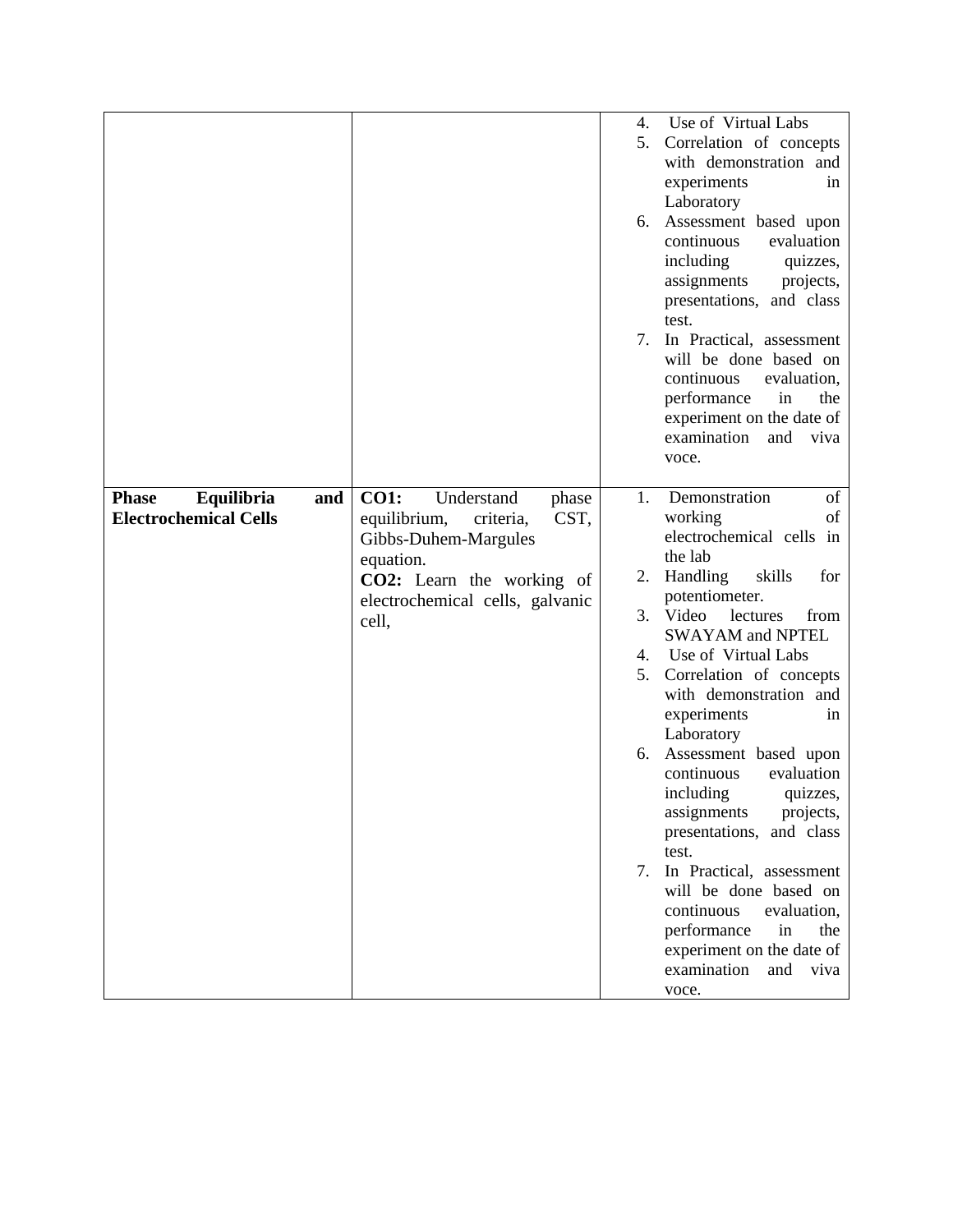| <b>Course Name</b>            | <b>Course Outcomes</b>                      | Methodology to Achieve the             |
|-------------------------------|---------------------------------------------|----------------------------------------|
|                               |                                             | <b>Specific Outcomes</b>               |
| <b>Coordination Chemistry</b> | <b>CO1:</b> Understand the terms,           | 1. Demonstration of UV-                |
|                               | ligand, denticity of ligands,               | Vis<br>spectrophotometer               |
|                               | chelate, coordination number                | working.<br>mode                       |
|                               | and use standard rules to name              | Blended<br>2.<br>of<br>with<br>flip    |
|                               | coordination compounds.                     | teaching<br>classroom<br>approach      |
|                               | <b>CO2</b> : Discuss the various types      | traditional<br>along<br>with           |
|                               | of isomerism possible in such               | blackboard<br>chalk<br>and             |
|                               | compounds and understand the                | method,                                |
|                               | types of isomerism possible in a            | Demonstration<br>3.<br>and             |
|                               | metal complex.                              | performing<br>the                      |
|                               | CO3: Use<br>Valence<br><b>B</b> ond         | experiments<br>to                      |
|                               | Theory to predict the structure             | synthesize<br>the<br>new               |
|                               | and magnetic behavior of metal              | inorganic molecules in                 |
|                               | complexes and understand the                | the lab.                               |
|                               | terms inner and outer orbital<br>complexes. | Use of Virtual Labs<br>4.              |
|                               | <b>CO4:</b> Explain the meaning of          | Correlation of concepts<br>5.          |
|                               | the terms $\Delta o$ , $\Delta t$ , pairing | with demonstration and                 |
|                               | energy, CFSE, high spin and                 | experiments<br>1n                      |
|                               | low spin and how CFSE affects               | Laboratory<br>6. Assessment based upon |
|                               | thermodynamic properties like               | continuous<br>evaluation               |
|                               | lattice enthalpy and hydration              | including<br>quizzes,                  |
|                               | enthalpy.                                   | assignments<br>projects,               |
|                               | <b>CO5:</b><br>Explain<br>magnetic          | presentations, and class               |
|                               | and<br>colour<br>of<br>properties           | test.                                  |
|                               | complexes on basis of Crystal               | 7.<br>In Practical, assessment         |
|                               | <b>Field Theory</b>                         | will be done based on                  |
|                               | <b>CO6:</b> Understand the important        | continuous<br>evaluation,              |
|                               | properties of transition metals             | performance<br>in<br>the               |
|                               | like variable oxidation states,             | experiment on the date of              |
|                               | colour, magnetic and catalytic              | examination<br>and<br>viva             |
|                               | properties and use Latimer                  | voce.                                  |
|                               | diagrams to predict and identify            |                                        |
|                               | species which are reducing,                 |                                        |
|                               | oxidizing<br>and<br>tend<br>to              |                                        |
|                               | disproportionate and calculate              |                                        |
|                               | skip step potentials.                       |                                        |
|                               | CO7: Understand<br>reaction                 |                                        |
|                               | mechanisms of coordination                  |                                        |
|                               | compounds and differentiate                 |                                        |
|                               | between<br>kinetic<br>and                   |                                        |
|                               | thermodynamic stability.                    |                                        |
|                               |                                             |                                        |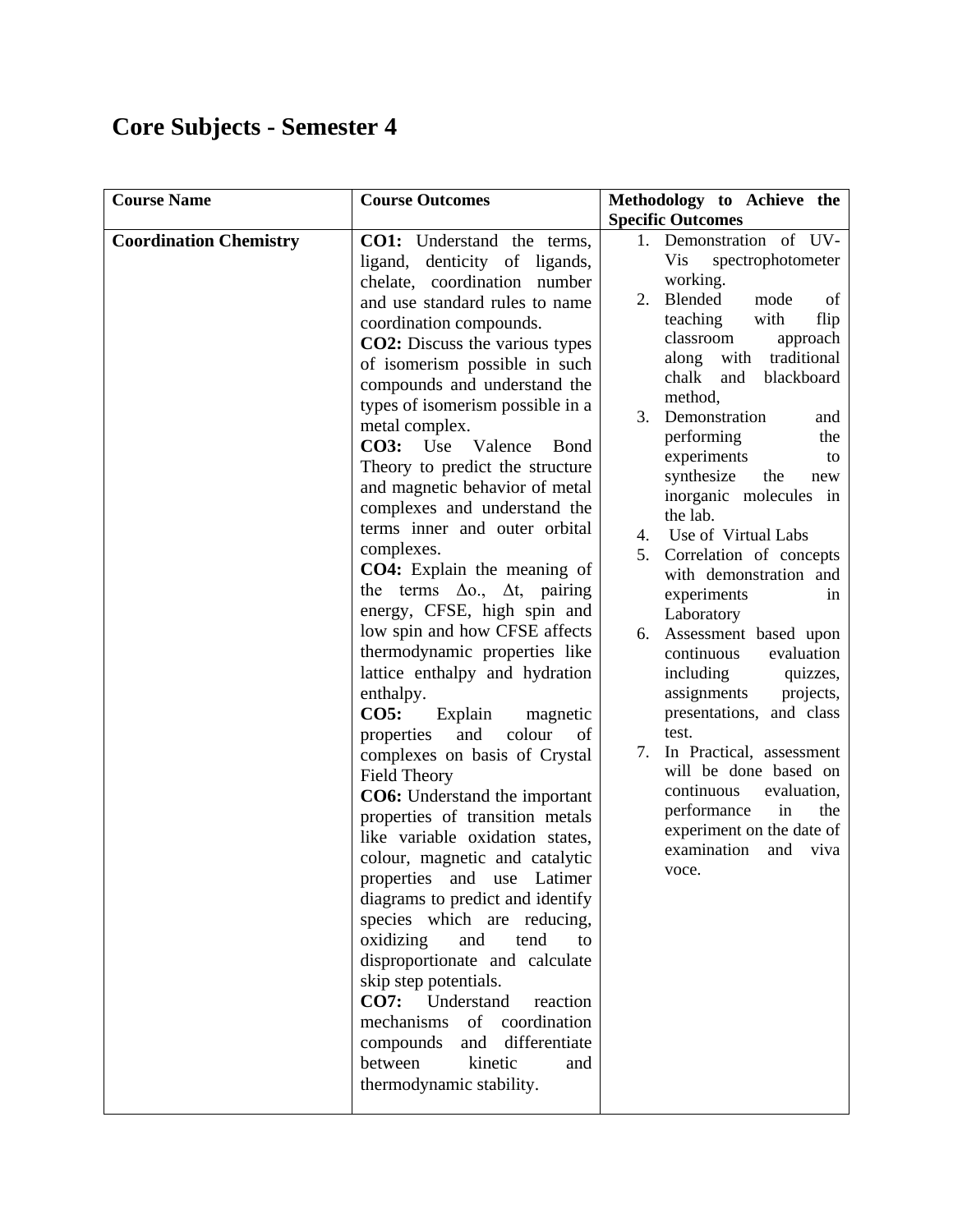| <b>Nitrogen</b>               | containing                           | <b>CO1:</b><br>Gain<br>theoretical      | 1.          | Practicals<br>related<br>to                                |
|-------------------------------|--------------------------------------|-----------------------------------------|-------------|------------------------------------------------------------|
| functional                    | groups,                              | understanding of chemistry of           |             | structural elucidation of                                  |
| Polynuclear                   | Hydrocarbons,                        | compounds having nitrogen               |             | organic compounds with                                     |
| <b>Heterocyclic</b>           | Chemistry,                           | containing functional groups,           |             | specific<br>examples<br>of                                 |
| <b>Alkaloids and Terpenes</b> |                                      | polynuclear<br>heterocyclic,            |             | terpenes and alkaloids.                                    |
|                               |                                      | hydrocarbons,<br>alkaloids<br>and       | 2.          | Blended<br>mode<br>of                                      |
|                               |                                      | terpenes which includes various         |             | teaching<br>with<br>flip                                   |
|                               |                                      | methods for synthesis through           |             | classroom<br>approach                                      |
|                               |                                      | application of the synthetic            |             | along<br>traditional<br>with                               |
|                               |                                      | organic chemistry<br>concepts           |             | blackboard<br>chalk<br>and                                 |
|                               |                                      | learnt so far.                          |             | method,                                                    |
|                               |                                      | CO2: Become familiar with               | 3.          | Video<br>lectures<br>from                                  |
|                               |                                      | particular<br>their<br>properties,      |             | <b>SWAYAM</b> and NPTEL                                    |
|                               |                                      | chemical reactions, criterion of        | 4.          | Use of Virtual Labs                                        |
|                               |                                      | aromaticity with reference to           | 5.          | Correlation of concepts                                    |
|                               |                                      | polynuclear hydrocarbons and            |             | with demonstration and<br>experiments<br>in                |
|                               |                                      | heterocyclic compounds, trends          |             | Laboratory                                                 |
|                               |                                      | in basicity of amines<br>and            | 6.          | Experiment to predict                                      |
|                               |                                      | heterocyclic compounds<br>and           |             | the carbon skeleton of                                     |
|                               |                                      | their behavior at different pH.         |             | amines and heterocyclic                                    |
|                               |                                      | <b>CO3</b> : Learn practical approach   |             | compounds via use of                                       |
|                               |                                      | structural elucidation of<br>to         |             | Hoffmann's exhaustive                                      |
|                               |                                      | organic compounds<br>with               |             | methylation and Emde's                                     |
|                               |                                      | specific examples of terpenes           |             | modification methods.                                      |
|                               |                                      | and alkaloids.                          | 7.          | Experiment<br>to isolate                                   |
|                               |                                      | <b>CO4:</b><br>Predict<br>the<br>carbon |             | caffeine from tea leaves                                   |
|                               |                                      | of<br>amines<br>skeleton<br>and         |             |                                                            |
|                               |                                      | heterocyclic compounds via use          |             |                                                            |
|                               |                                      | Hoffmann's<br>of<br>exhaustive          |             |                                                            |
|                               |                                      | methylation<br>Emde's<br>and            |             |                                                            |
|                               |                                      | modification methods.                   |             |                                                            |
|                               |                                      | <b>CO5:</b><br>Understand<br>the        |             |                                                            |
|                               |                                      | of<br>applications<br>these             |             |                                                            |
|                               |                                      | including<br>compounds<br>their         |             |                                                            |
|                               |                                      | medicinal applications through          |             |                                                            |
|                               |                                      | their reaction chemistry.               |             |                                                            |
|                               |                                      |                                         |             |                                                            |
| Conductance                   | <b>Chemical</b><br>$\boldsymbol{\&}$ | <b>CO1:</b> Explain the chemistry of    | $1_{\cdot}$ | Use of 3D models to                                        |
| <b>Kinetics</b>               |                                      | conductance and its variation           |             | visualize<br>the<br>organic                                |
|                               |                                      | with dilution, migration of ions        |             | in<br>a three<br>molecules                                 |
|                               |                                      | in solutions.                           |             | dimensional space.                                         |
|                               |                                      | <b>CO2</b> : Learn the applications of  | 2.          | mode<br>Blended<br>of                                      |
|                               |                                      | conductance measurements,               |             | teaching<br>with<br>flip                                   |
|                               |                                      | <b>CO3:</b> Have understanding of       |             | classroom<br>approach                                      |
|                               |                                      | rate law and rate of reaction,          |             | traditional<br>along<br>with<br>chalk<br>blackboard<br>and |
|                               |                                      | theories of reaction rates and          |             | method,                                                    |
|                               |                                      | catalysts; both chemical and            |             | 3. Video<br>lectures<br>from                               |
|                               |                                      | enzymatic                               |             | <b>SWAYAM and NPTEL</b>                                    |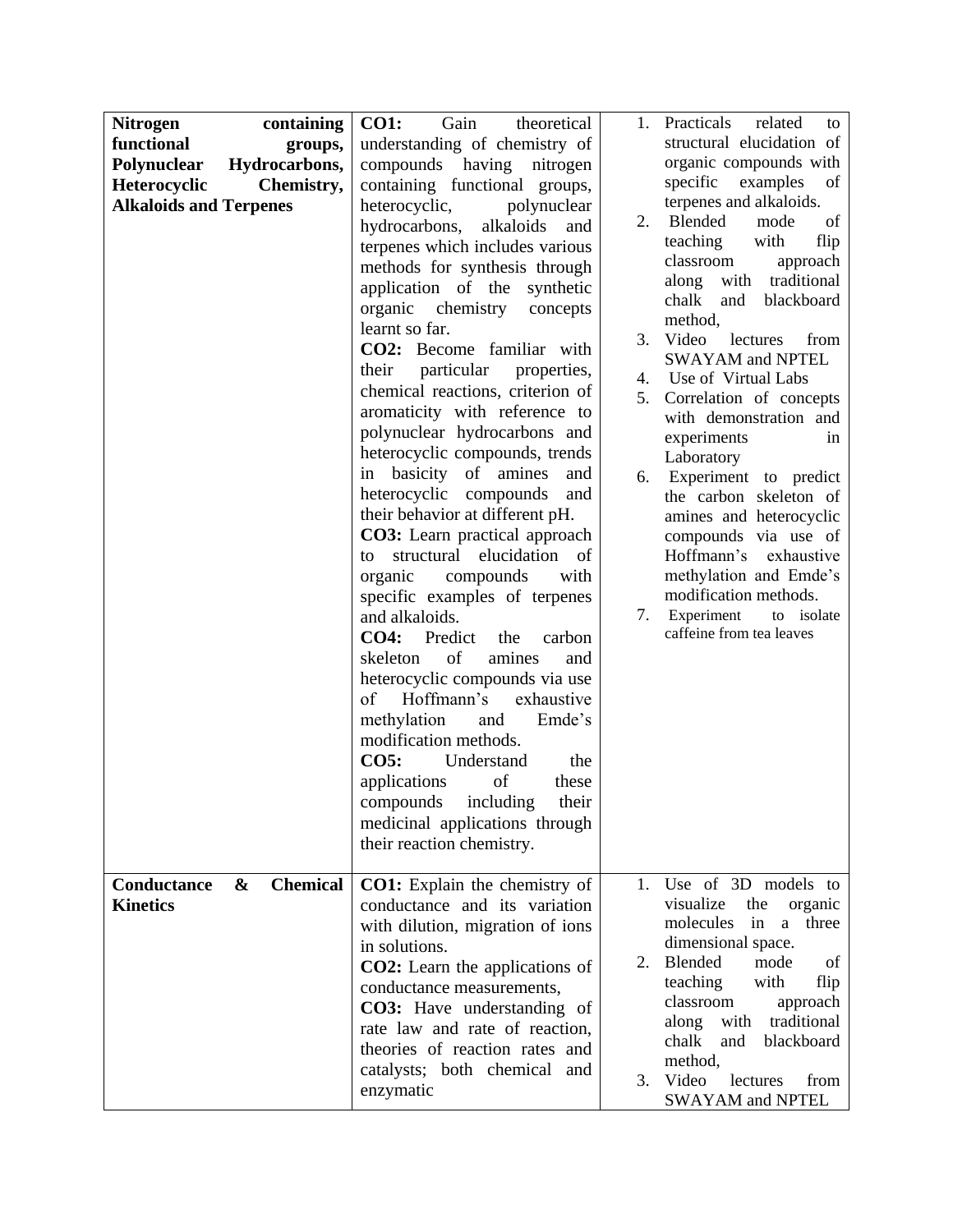| <b>CO4:</b> Have knowledge of the<br>laws of absorption of light<br>energy by molecules and the<br>photochemical<br>subsequent<br>reactions. | Use of Virtual Labs<br>4.<br>Correlation of concepts<br>5.<br>with demonstration and<br>experiments<br>1n<br>Laboratory<br>Assessment based upon<br>6.<br>evaluation<br>continuous<br>including<br>quizzes,<br>assignments<br>projects,<br>presentations, and class |
|----------------------------------------------------------------------------------------------------------------------------------------------|---------------------------------------------------------------------------------------------------------------------------------------------------------------------------------------------------------------------------------------------------------------------|
|                                                                                                                                              | test.<br>In Practical, assessment<br>7.<br>will be done based on<br>evaluation,<br>continuous<br>performance<br>in<br>the<br>experiment on the date of<br>examination<br>and<br>viva<br>voce.                                                                       |

| <b>Course Name</b>  | <b>Course outcomes</b>                                                                                                                                                                                                                                                                                                                                                                                                                                                                         | Methodology to Achieve the                                                                                                                                                                                                                                                                                                                                                                                                                                                                                                                                                                                                               |
|---------------------|------------------------------------------------------------------------------------------------------------------------------------------------------------------------------------------------------------------------------------------------------------------------------------------------------------------------------------------------------------------------------------------------------------------------------------------------------------------------------------------------|------------------------------------------------------------------------------------------------------------------------------------------------------------------------------------------------------------------------------------------------------------------------------------------------------------------------------------------------------------------------------------------------------------------------------------------------------------------------------------------------------------------------------------------------------------------------------------------------------------------------------------------|
|                     |                                                                                                                                                                                                                                                                                                                                                                                                                                                                                                | <b>Specific Outcomes</b>                                                                                                                                                                                                                                                                                                                                                                                                                                                                                                                                                                                                                 |
| <b>Biomolecules</b> | and<br><b>CO1:</b><br>Understand<br>demonstrate how structure of<br>biomolecules determines their<br>biological<br>reactivity<br>and<br>functions.<br>CO2:<br>Gain<br>insight<br>into<br>concepts of heredity through<br>the study of genetic code,<br>replication, transcription and<br>translation.<br><b>CO3:</b><br>Demonstrate<br>understanding of metabolic<br>their<br>pathways,<br>inter-<br>relationship, regulation<br>and<br>production<br>from<br>energy<br>biochemical processes. | Techniques<br>for<br>1.<br>Isolation and estimation<br><b>DNA</b><br>of<br>using<br>cauliflower/onion<br>2. Blended<br>- of<br>mode<br>teaching<br>with<br>flip<br>classroom<br>approach<br>along with traditional<br>chalk<br>blackboard<br>and<br>method,<br>3.<br>Video<br>lectures<br>from<br><b>SWAYAM and NPTEL</b><br>Use of Virtual Labs<br>4.<br>Correlation of concepts<br>5.<br>with demonstration and<br>experiments<br>in<br>Laboratory<br>Assessment based upon<br>6.<br>evaluation<br>continuous<br>including<br>quizzes,<br>assignments<br>projects,<br>presentations, and class<br>test.<br>7. In Practical, assessment |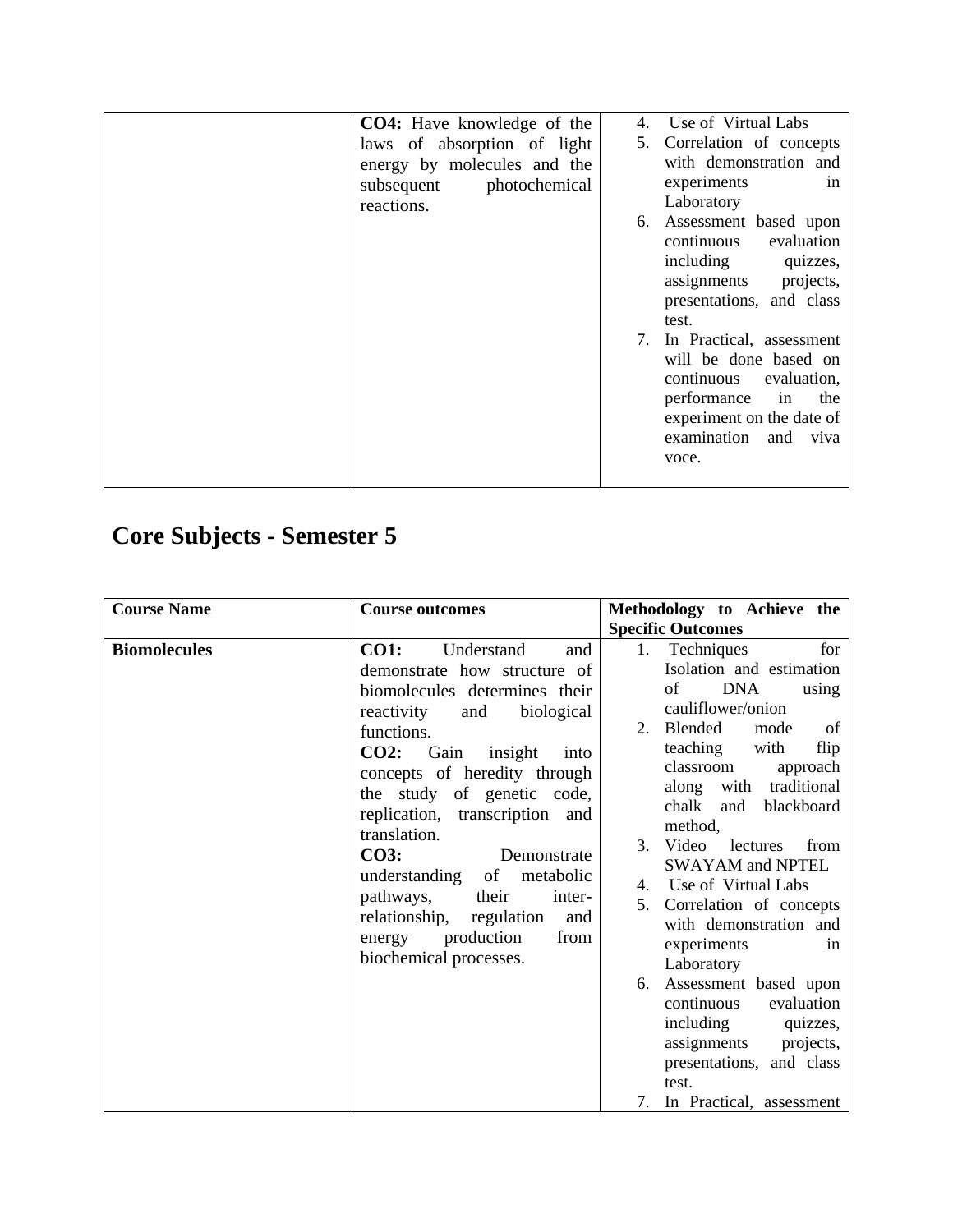|              |                                                                                                                                                                                                                                                                       | will be done based on<br>continuous<br>evaluation,<br>performance<br>in<br>the<br>experiment on the date of<br>examination<br>and<br>viva<br>voce.                                                                                                                                 |
|--------------|-----------------------------------------------------------------------------------------------------------------------------------------------------------------------------------------------------------------------------------------------------------------------|------------------------------------------------------------------------------------------------------------------------------------------------------------------------------------------------------------------------------------------------------------------------------------|
| Spectroscopy | of classical<br>mechanics<br>and<br>solution in terms of quantum<br>mechanics for atomic/molecular<br>systems.<br>CO2:<br>Develop<br>an<br>of<br>understanding<br>quantum<br>mechanical<br>operators,<br>quantization,<br>probability<br>distribution,<br>uncertainty | visualize<br>the<br>organic<br>molecules<br>in<br>a<br>three<br>dimensional space.<br>Blended<br>mode<br>2.<br>of<br>teaching<br>with<br>flip<br>classroom<br>approach<br>traditional<br>along<br>with<br>chalk<br>blackboard<br>and<br>method.<br>Video<br>3.<br>lectures<br>from |
|              | principle and application of<br>quantization to spectroscopy.<br>CO3: Interpret various types of<br>spectra and know about their<br>application<br>in<br>structure<br>elucidation.                                                                                    | <b>SWAYAM and NPTEL</b><br>Use of Virtual Labs<br>4.<br>Students will learn the<br>5.<br>techniques<br>handle<br>to<br>colorimeter<br>and<br>spectrophotometer<br>by<br>hands on experience in<br>the lab                                                                          |
|              |                                                                                                                                                                                                                                                                       | 6. Assessment based upon<br>continuous<br>evaluation<br>including<br>quizzes,<br>assignments<br>projects,<br>presentations, and class                                                                                                                                              |
|              |                                                                                                                                                                                                                                                                       | test.<br>In Practical, assessment<br>will be done based on<br>continuous<br>evaluation,<br>performance<br>in<br>the<br>experiment on the date of<br>examination.                                                                                                                   |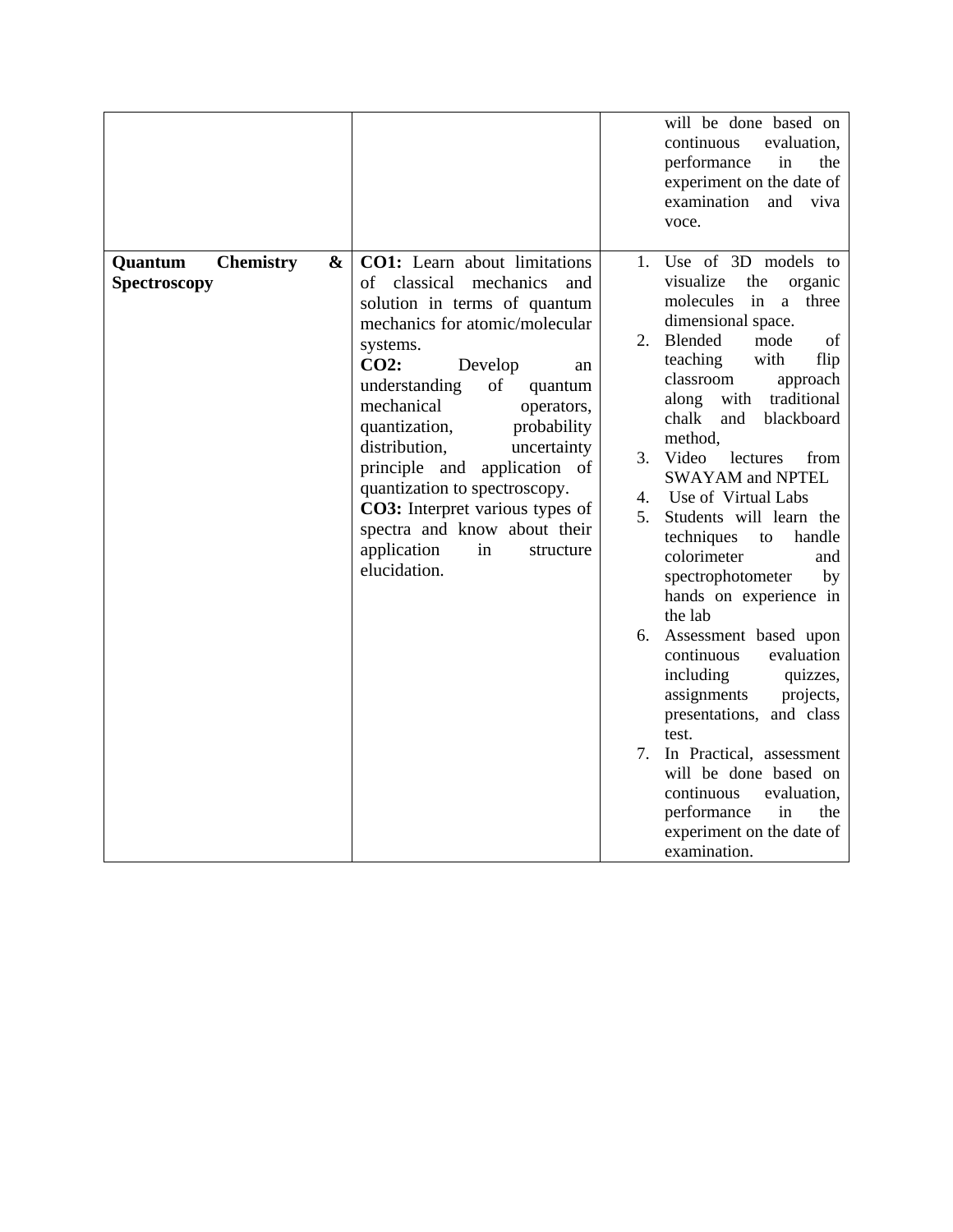| <b>Course Name</b>             | <b>Course Outcomes</b>                | Methodology to Achieve the               |
|--------------------------------|---------------------------------------|------------------------------------------|
|                                |                                       | <b>Specific Outcomes</b>                 |
| Organometallic Chemistry &     | <b>CO1:</b> Understand and explain    | 1. Use of 3D models to                   |
| <b>Bio-inorganic Chemistry</b> | of<br>basic<br>principles<br>the      | visualize<br>the<br>organic              |
|                                | qualitative inorganic analysis        | three<br>molecules<br>in<br>a            |
|                                | <b>CO2:</b> Apply 18-electron rule to | dimensional space.                       |
|                                | rationalize the stability of metal    | Blended<br>mode<br>2.<br>of              |
|                                | carbonyls and related species         | teaching<br>with<br>flip                 |
|                                | CO3: Understand the nature of         | classroom<br>approach                    |
|                                | Zeise's salt and compare its          | traditional<br>along<br>with             |
|                                | synergic effect with that of          | chalk<br>blackboard<br>and<br>method,    |
|                                | carbonyls.                            | 3. Video<br>lectures<br>from             |
|                                | <b>CO4:</b><br>Identify<br>important  | <b>SWAYAM and NPTEL</b>                  |
|                                | structural features of the metal      | Use of Virtual Labs<br>4.                |
|                                | alkyls tetrameric methyl lithium      | 5.<br>Correlation of concepts            |
|                                | and dimeric trialkyl aluminium        | with demonstration and                   |
|                                | and explain the concept of            | experiments<br>in                        |
|                                | multicenter bonding in these          | Laboratory                               |
|                                | compounds                             | 6. Assessment based upon                 |
|                                | <b>CO5:</b><br>Diagrammatically       | evaluation<br>continuous                 |
|                                | explain the working of the            | including<br>quizzes,                    |
|                                | sodium-potassium pump<br>in           | assignments<br>projects,                 |
|                                | organisms<br>and<br>the<br>factors    | presentations, and class                 |
|                                | affecting it and understand and       | test.                                    |
|                                | describe the active sites and         | In practicals, assessment<br>7.          |
|                                | of<br>action<br>cycles<br>the         | will be done based on                    |
|                                | carbonic<br>metalloenzymes            | continuous<br>evaluation,                |
|                                | anhydrase<br>and                      | performance<br>in<br>the                 |
|                                | carboxypeptidase                      | experiment on the date of<br>examination |
|                                | CO6: Explain the sources and          | and<br>viva                              |
|                                | consequences of excess and            | voce.                                    |
|                                | deficiency of trace metals and        |                                          |
|                                | learn about the toxicity of           |                                          |
|                                | certain metal ions, the reasons       |                                          |
|                                | for toxicity and antidotes            |                                          |
|                                | CO7: Explain the use of               |                                          |
|                                | chelating agents in medicine          |                                          |
|                                | and, specifically, the role of        |                                          |
|                                | cisplatin in cancer therapy and       |                                          |
|                                | explain the applications of iron      |                                          |
|                                | in biological systems<br>with         |                                          |
|                                | particular<br>reference<br>to         |                                          |
|                                | hemoglobin, myoglobin, ferritin       |                                          |
|                                | and transferring                      |                                          |
|                                | CO8: Get a general idea of            |                                          |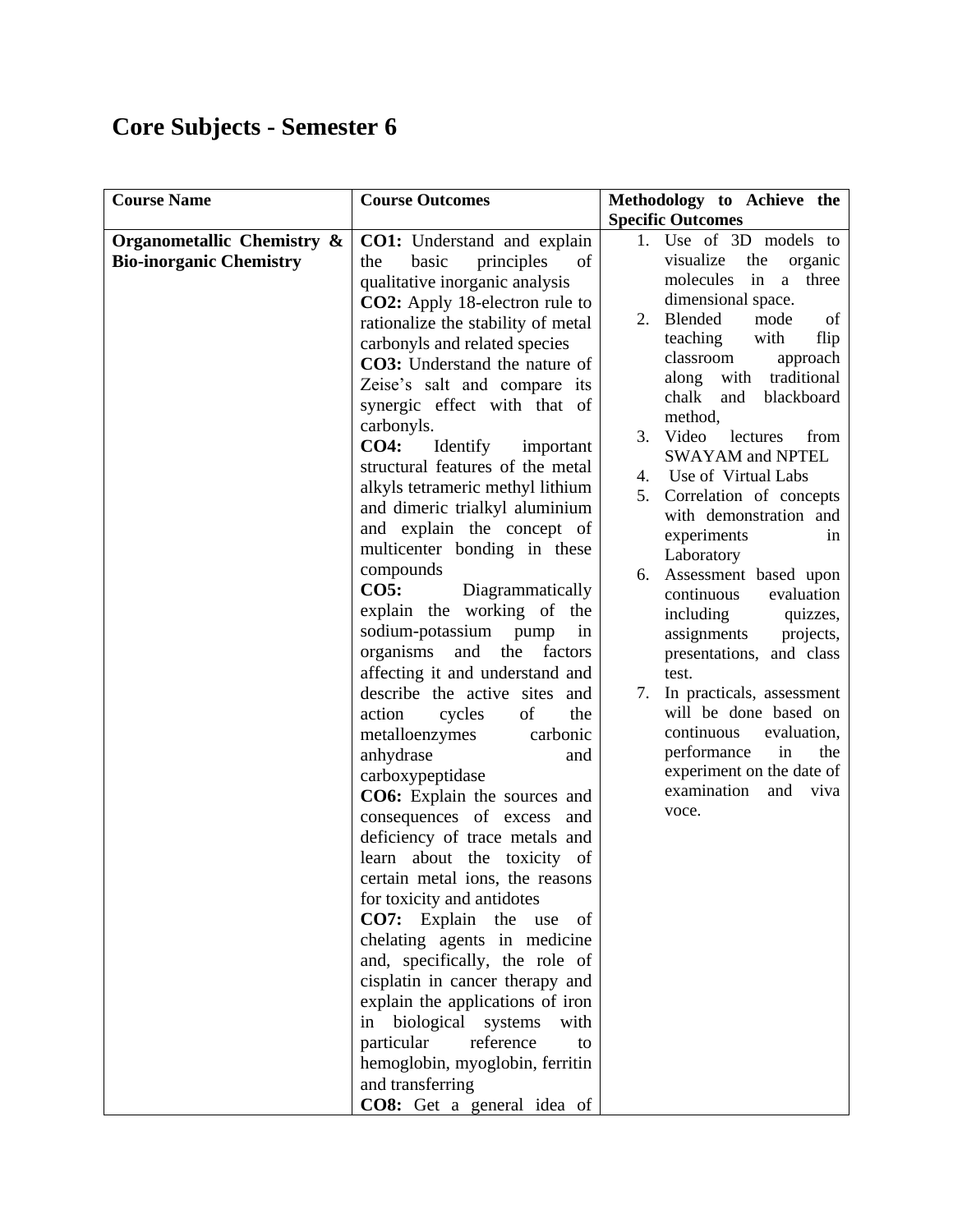| <b>Spectroscopy</b><br>and<br><b>Organic Chemistry</b> | <b>Applied</b> | catalysis and describe in detail<br>the mechanism of Wilkinson's<br>catalyst, Zeigler- Natta catalyst<br>synthetic<br>gasoline<br>and<br>manufacture<br>Fischer-<br>by<br>Tropsch process.<br><b>CO1:</b> Gain insight into the<br>basic principles of UV, IR and<br>NMR spectroscopic techniques.                                                                                                                                                                                                                                                                                                                                                                                                                                                                                                                                                                                                                                                                         | 1.                         | Techniques to Identify<br>simple<br>organic<br>compounds by IR and                                                                                                                                                                                                                                                                                                                                                                                                                                                                                                                                                                                                                 |
|--------------------------------------------------------|----------------|----------------------------------------------------------------------------------------------------------------------------------------------------------------------------------------------------------------------------------------------------------------------------------------------------------------------------------------------------------------------------------------------------------------------------------------------------------------------------------------------------------------------------------------------------------------------------------------------------------------------------------------------------------------------------------------------------------------------------------------------------------------------------------------------------------------------------------------------------------------------------------------------------------------------------------------------------------------------------|----------------------------|------------------------------------------------------------------------------------------------------------------------------------------------------------------------------------------------------------------------------------------------------------------------------------------------------------------------------------------------------------------------------------------------------------------------------------------------------------------------------------------------------------------------------------------------------------------------------------------------------------------------------------------------------------------------------------|
|                                                        |                | CO2:<br>spectroscopic<br>Use<br>techniques<br>determine<br>to<br>structure and stereochemistry of<br>known<br>and<br>unknown<br>compounds.<br><b>CO3:</b><br>Develop<br>sound<br>a<br>understanding of the structure<br>of Pharmaceutical Compounds.<br>They will also understand the<br>importance of different classes<br>of drugs and their applications<br>for<br>of<br>various<br>treatment<br>diseases.<br>CO4:<br>Learn<br>about<br>the<br>of<br>chemistry<br>natural<br>and<br>synthetic polymers including<br>fabrics and rubbers.<br><b>CO5:</b> Understand the chemistry<br>biodegradable<br>of<br>and<br>conducting<br>polymers<br>and<br>appreciate<br>the<br>of<br>need<br>biodegradable polymers<br>with<br>emphasis on basic principles.<br><b>CO6:</b> Learn about the theory of<br>colour and constitution as well<br>as the chemistry of dyeing.<br><b>CO7:</b> Know applications of<br>various types of dyes including<br>those in foods and textiles. | 2.<br>4.<br>5.<br>6.<br>7. | NMR spectroscopy<br>Blended<br>of<br>mode<br>teaching<br>with<br>flip<br>classroom<br>approach<br>traditional<br>along<br>with<br>blackboard<br>chalk<br>and<br>method,<br>3. Video<br>lectures<br>from<br><b>SWAYAM and NPTEL</b><br>Use of Virtual Labs<br>Correlation of concepts<br>with demonstration and<br>experiments<br>in<br>Laboratory<br>Assessment based upon<br>continuous<br>evaluation<br>including<br>quizzes,<br>assignments<br>projects,<br>presentations, and class<br>test.<br>In Practical, assessment<br>will be done based on<br>continuous<br>evaluation,<br>performance<br>in<br>the<br>experiment on the date of<br>examination<br>and<br>viva<br>voce. |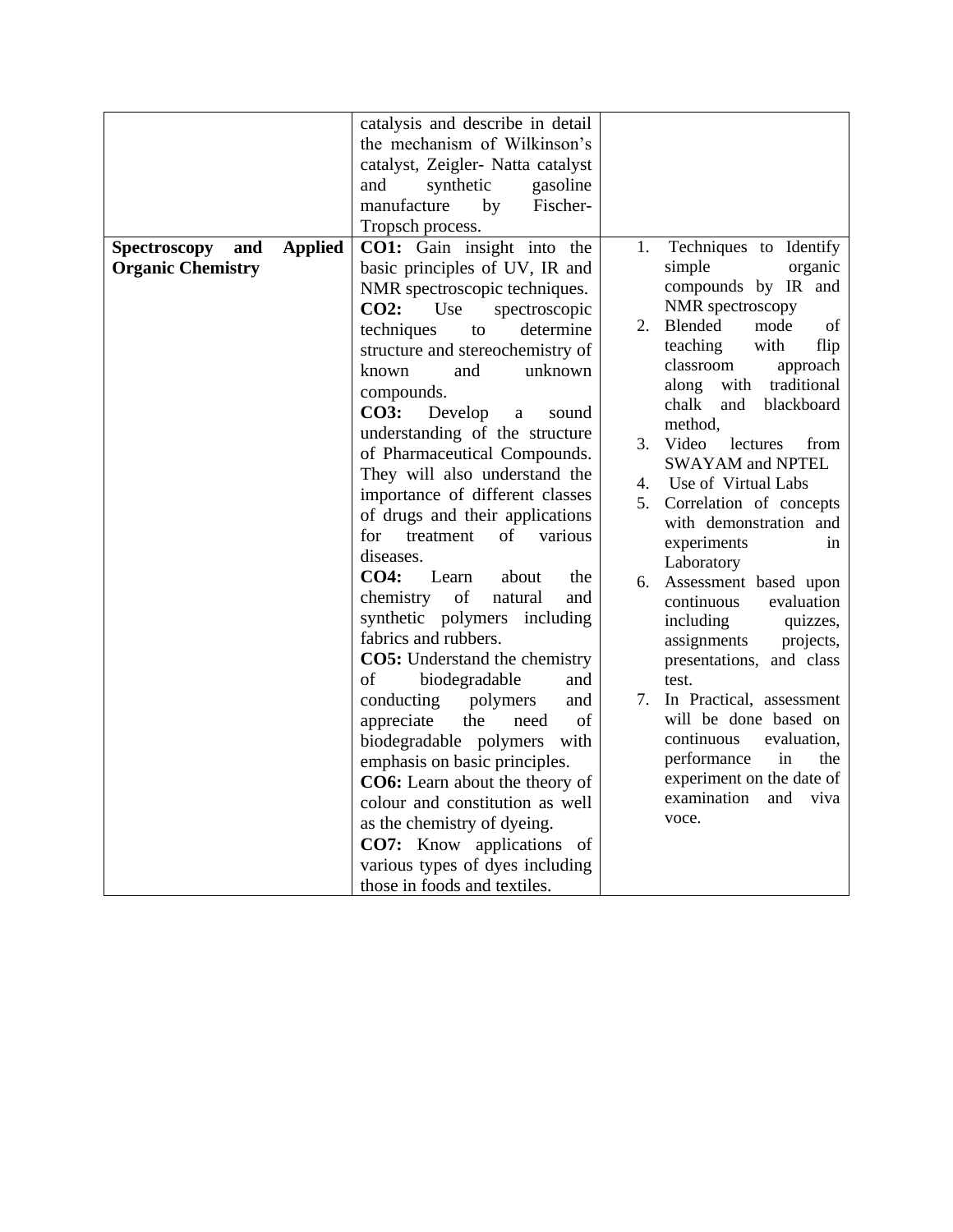#### **DSE Semester 5/6**

| <b>Course Name</b>                                            | <b>Course Outcomes</b>                                                                                                                                                                                                                                                                                                                                                                                                                                                                                                                                                                                                                                                                                                                                                                          | Methodology to Achieve the                                                                                                                                                                                                                                                                                                                                                                                                                                                                                                                                                                                                                                                                                                                                                                                |
|---------------------------------------------------------------|-------------------------------------------------------------------------------------------------------------------------------------------------------------------------------------------------------------------------------------------------------------------------------------------------------------------------------------------------------------------------------------------------------------------------------------------------------------------------------------------------------------------------------------------------------------------------------------------------------------------------------------------------------------------------------------------------------------------------------------------------------------------------------------------------|-----------------------------------------------------------------------------------------------------------------------------------------------------------------------------------------------------------------------------------------------------------------------------------------------------------------------------------------------------------------------------------------------------------------------------------------------------------------------------------------------------------------------------------------------------------------------------------------------------------------------------------------------------------------------------------------------------------------------------------------------------------------------------------------------------------|
|                                                               |                                                                                                                                                                                                                                                                                                                                                                                                                                                                                                                                                                                                                                                                                                                                                                                                 | <b>Specific Outcomes</b>                                                                                                                                                                                                                                                                                                                                                                                                                                                                                                                                                                                                                                                                                                                                                                                  |
| DSE-1 : Novel<br><b>Inorganic</b><br><b>Solids</b>            | <b>CO1:</b><br>Understand<br>the<br>of<br>solid-state<br>mechanism<br>synthesis.<br>CO2: Explain about<br>the<br>different<br>characterization<br>techniques<br>and<br>their<br>principle.<br><b>CO3:</b><br>Understand<br>the<br>concept of nanomaterials,<br>their synthesis and properties.<br><b>CO4</b> : Explain the mechanism<br>of growth of self-assembled<br>nanostructures.<br>CO5:<br>Appreciate<br>the<br>existence of<br>bioinorganic<br>nanomaterials.<br><b>CO6:</b> Explain the importance<br>of composites, conducting<br>polymers<br>and<br>their<br>applications.<br><b>CO7:</b> Understand the usage<br>of solid materials in various<br>instruments, batteries,<br>etc.<br>which would help them to<br>the<br>appreciate<br>real<br>life<br>importance of these materials | 1. Use of 3D models to<br>visualize<br>the<br>organic<br>three<br>molecules<br>in<br>a<br>dimensional space.<br>Blended<br>mode<br>2.<br>of<br>teaching<br>with<br>flip<br>classroom<br>approach<br>traditional<br>along<br>with<br>blackboard<br>chalk<br>and<br>method,<br>Video<br>3.<br>lectures<br>from<br><b>SWAYAM and NPTEL</b><br>Use of Virtual Labs<br>4.<br>Correlation of concepts<br>5.<br>with demonstration and<br>experiments<br>in<br>Laboratory<br>6. Assessment based upon<br>continuous<br>evaluation<br>including<br>quizzes,<br>assignments<br>projects,<br>presentations, and class<br>test.<br>In Practical, assessment<br>7.<br>will be done based on<br>continuous<br>evaluation,<br>performance<br>in<br>the<br>experiment on the date of<br>examination<br>and viva<br>voce. |
| <b>DSE-2: Inorganic Materials</b><br>of Industrial Importance | CO1: Learn the composition<br>and applications of the different<br>kinds of glass.<br>CO2: Understand glazing of<br>ceramics<br>and<br>the<br>factors<br>affecting their porosity.<br>CO3: Give the composition of<br>discuss<br>and<br>the<br>cement<br>mechanism<br>of<br>setting<br>of<br>cement.<br>CO4: Explain the suitability of<br>fertilizers for different kinds of                                                                                                                                                                                                                                                                                                                                                                                                                   | 1. Use of 3D models to<br>visualize<br>organic<br>the<br>in<br>molecules<br>a three<br>dimensional space.<br>Blended<br>mode<br>of<br>2.<br>teaching<br>with<br>flip<br>classroom<br>approach<br>traditional<br>along<br>with<br>blackboard<br>chalk<br>and<br>method,<br>Video<br>3.<br>lectures<br>from<br>SWAYAM and NPTEL<br>Use of Virtual Labs<br>4.                                                                                                                                                                                                                                                                                                                                                                                                                                                |